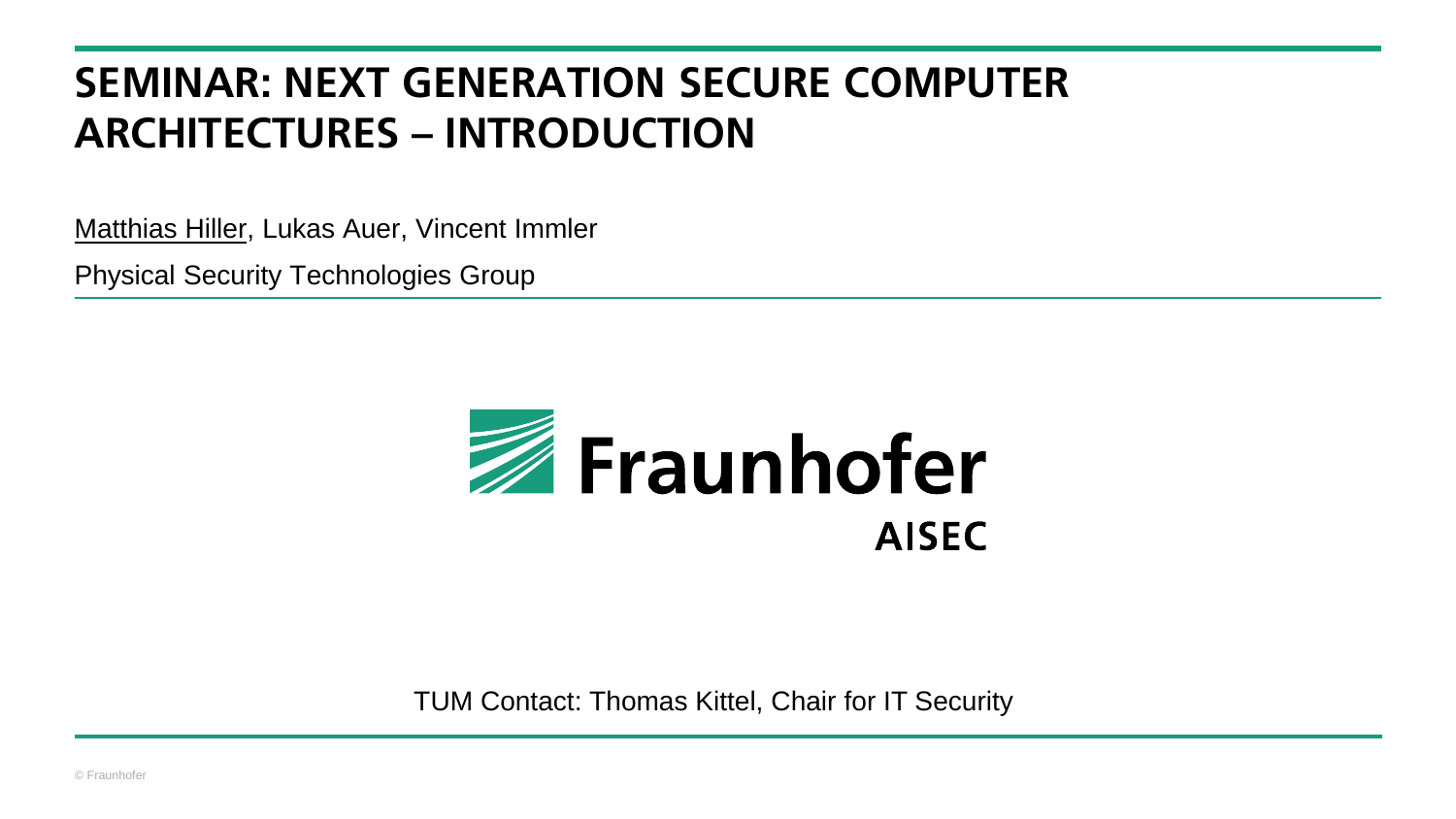# **Physical Security Technologies Group @ Fraunhofer AISEC**

- Tamper Protection for Embedded Systems
	- Tamper Sensor Design
	- Circuits / Algorithms
	- **Architectures** for Embedded Systems
	- Secure Boot / RTOS
- System on Chip Design
	- **Security Architecture**
- And other Lower-Level Topics close to Electrical Engineering and Technical Informatics …



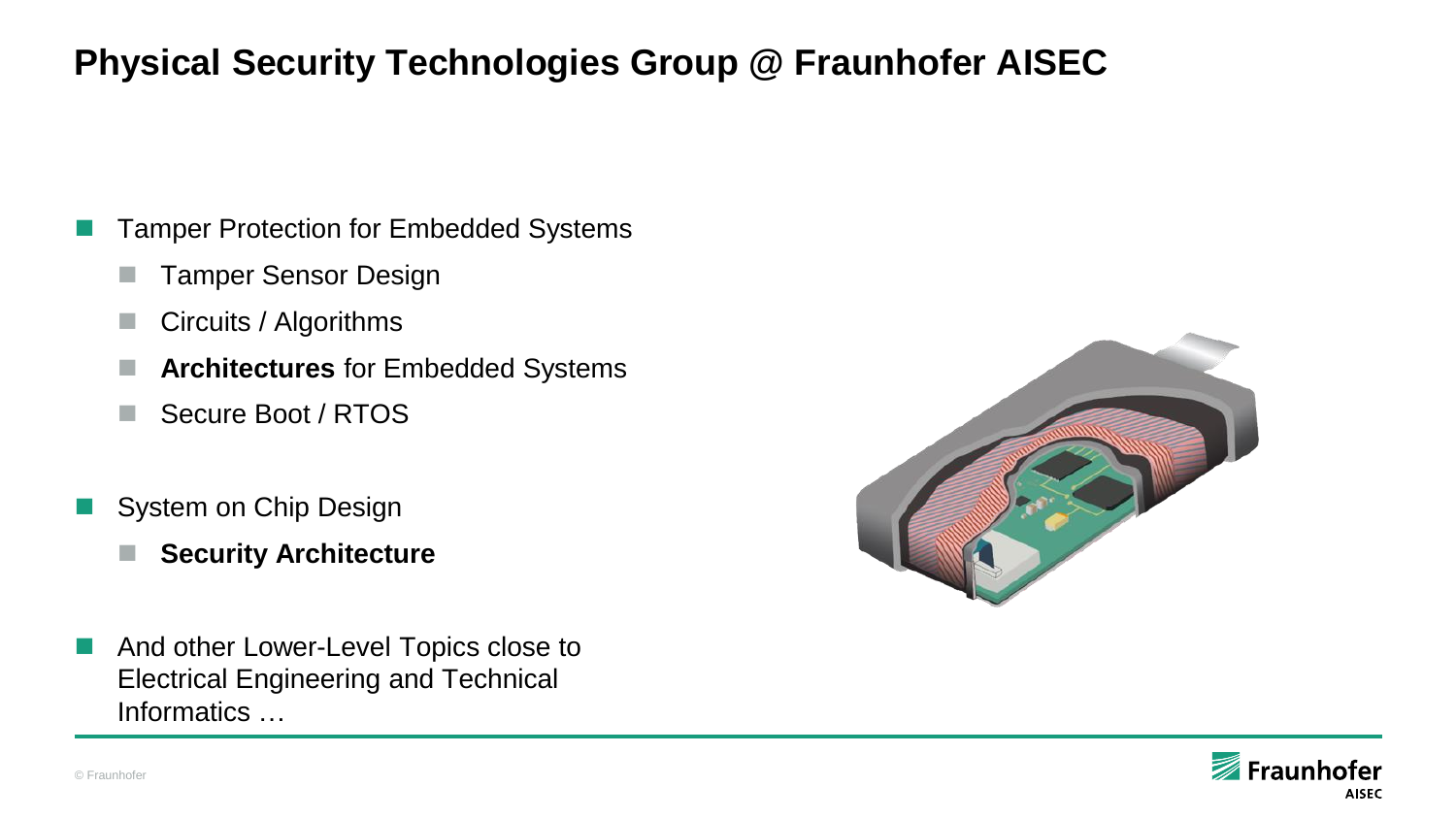### **Prerequisites for this Seminar**

- BSc / MSc student of Informatics
- Background in Computer Architecture
- Interest in IT Security

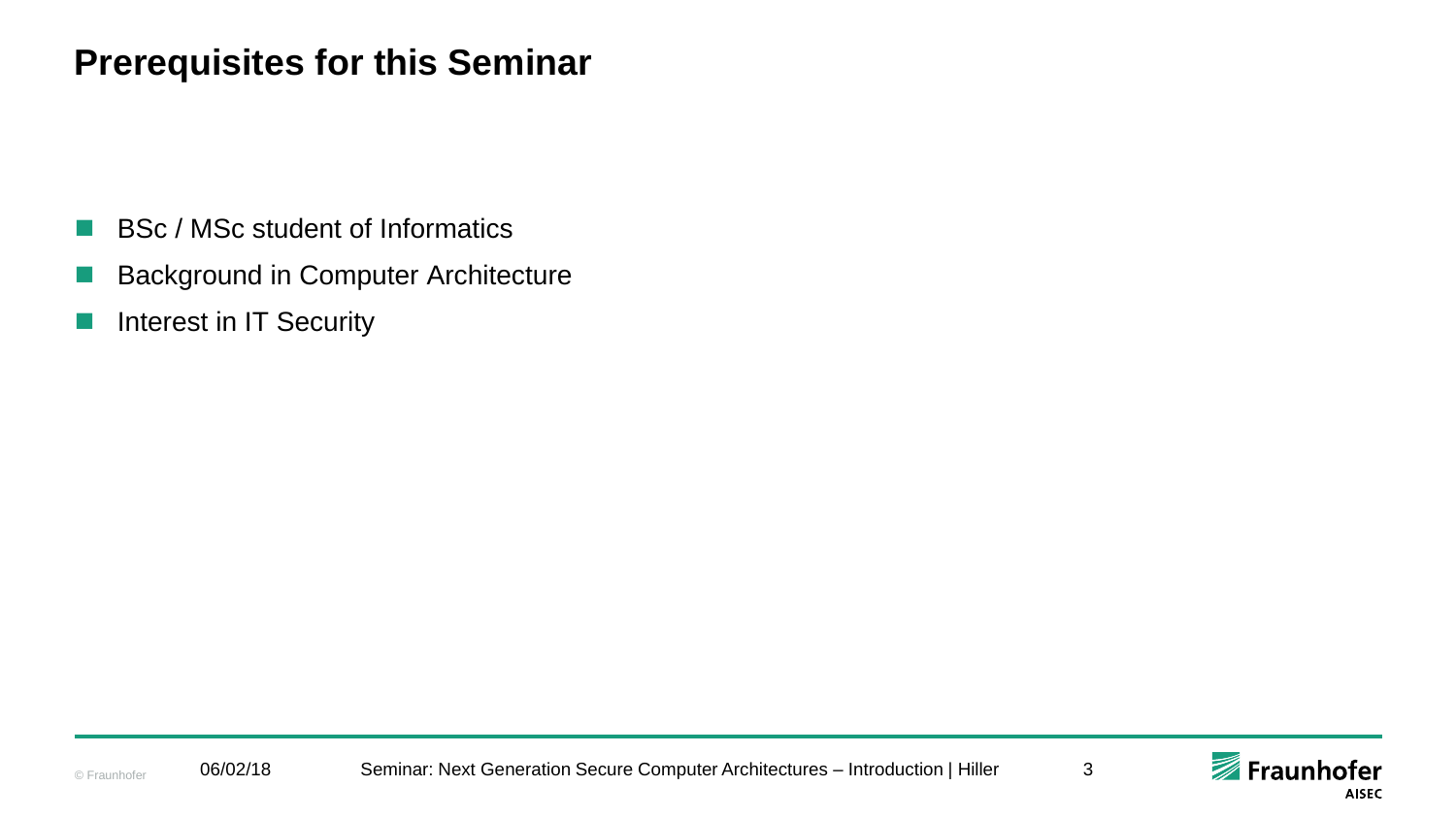#### **Schedule**

| <b>DATE</b>  | <b>TIME</b> | <b>LOCATION</b> |                                              |
|--------------|-------------|-----------------|----------------------------------------------|
| 06.02.18     | 09:30       | 01.08.033       | Introduction                                 |
| 09.-14.02.18 |             |                 | Registration                                 |
| 27.04.18     | 10:00-12:00 | 01.08.033       | <b>Paper Writing / Presentation Training</b> |
| 14.06.18     | 23:59       |                 | <b>Submission Deadline Papers</b>            |
| 25.06.18     | 23:59       |                 | <b>Submission Deadline Presentations</b>     |
| 28.06.18     | 09:00-18:00 | 01.08.033       | <b>Final Presentations</b>                   |
| 29.06.18     | 09:00-18:00 | 01.08.033       | <b>Final Presentations</b>                   |

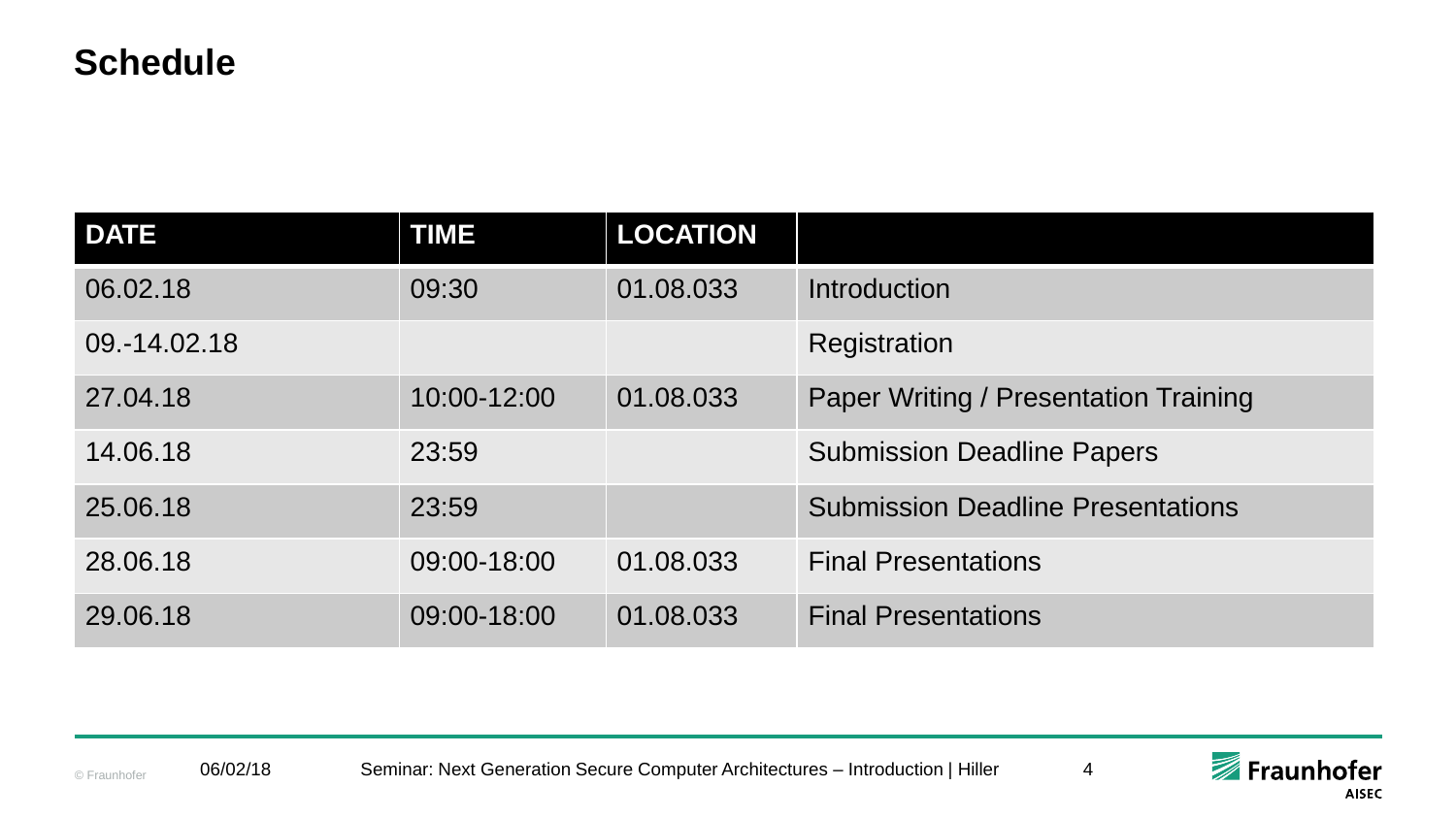# **27.04.18 Training on Scientific Writing and Presentation**

- How to write a good paper
	- $\blacksquare$  Technical writing
	- Level of abstraction
	- **Storyline**
	- Language and style
- How to give a good presentation
	- Know your audience
	- What do you want to communicate?
	- **Trade-off between technical precision and** capturing the audience



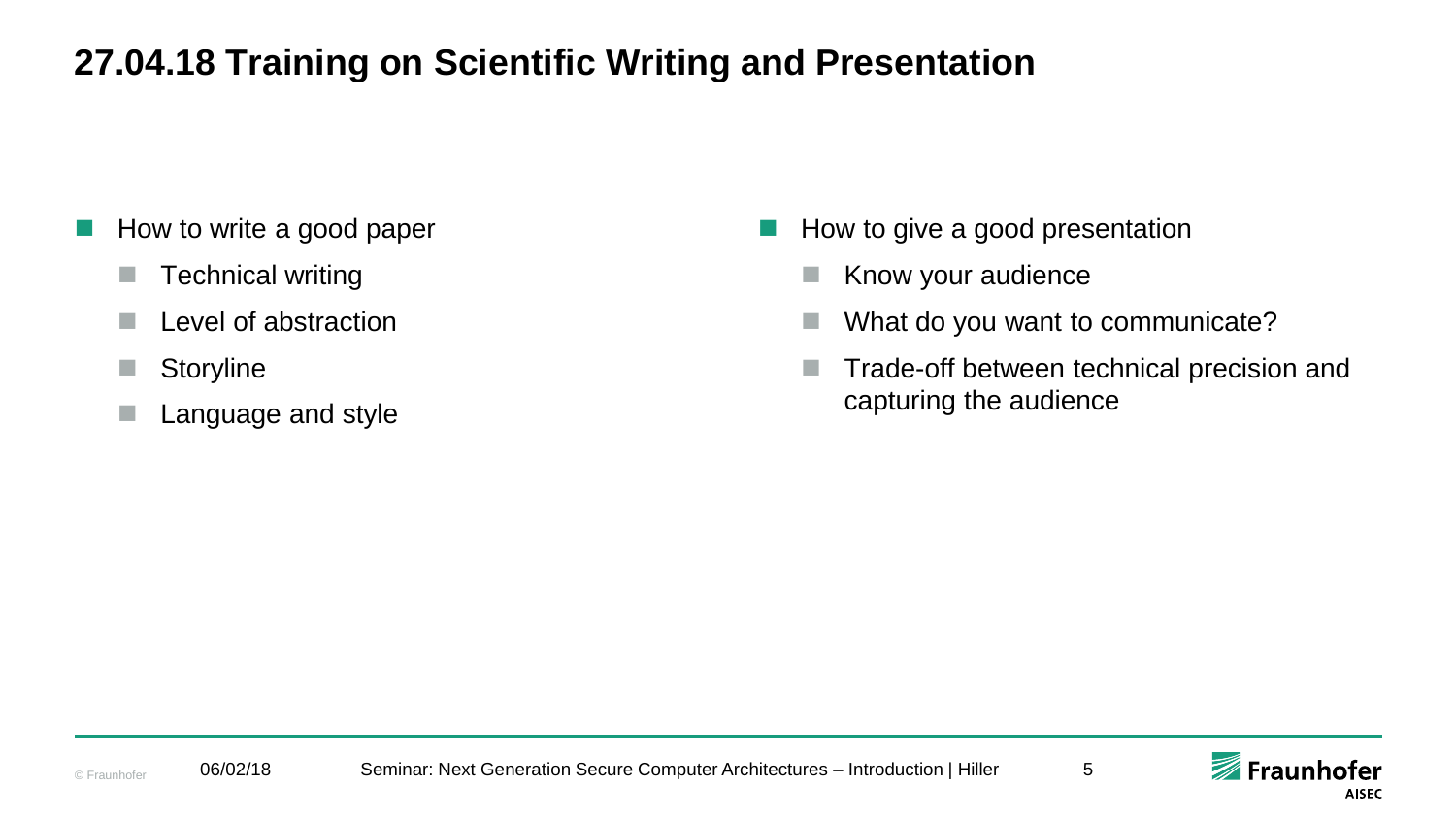

- Extract the main points, explain and simplify theory, give a survey over related work
- LNCS Template provided via moodle
- 10-12 Pages Content, References not included
- Written in English

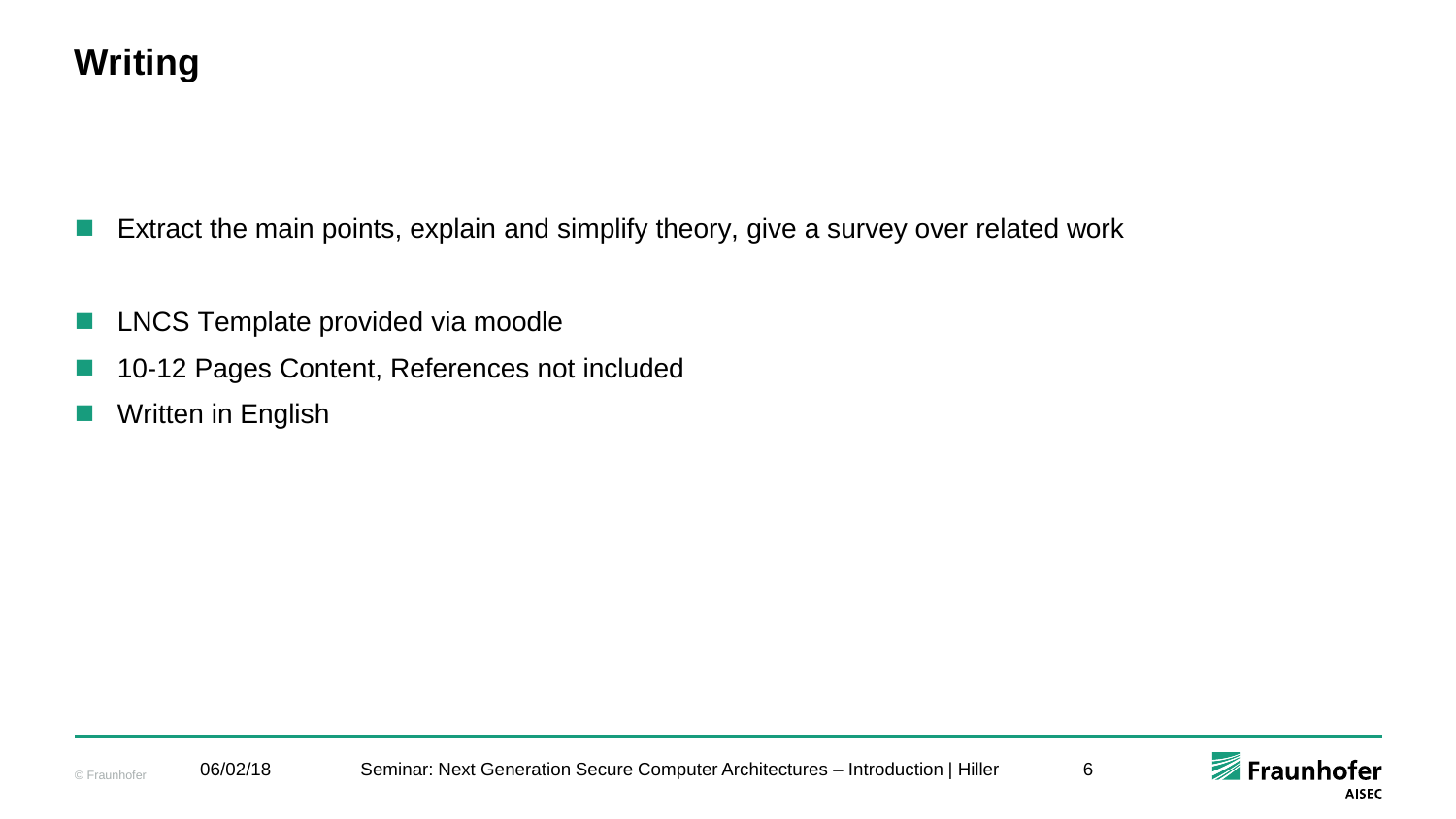#### **Presentation**

- Scientific Presentation
- **Conference Style**
- $\blacksquare$  25 mins Presentation + 5 min Q/A

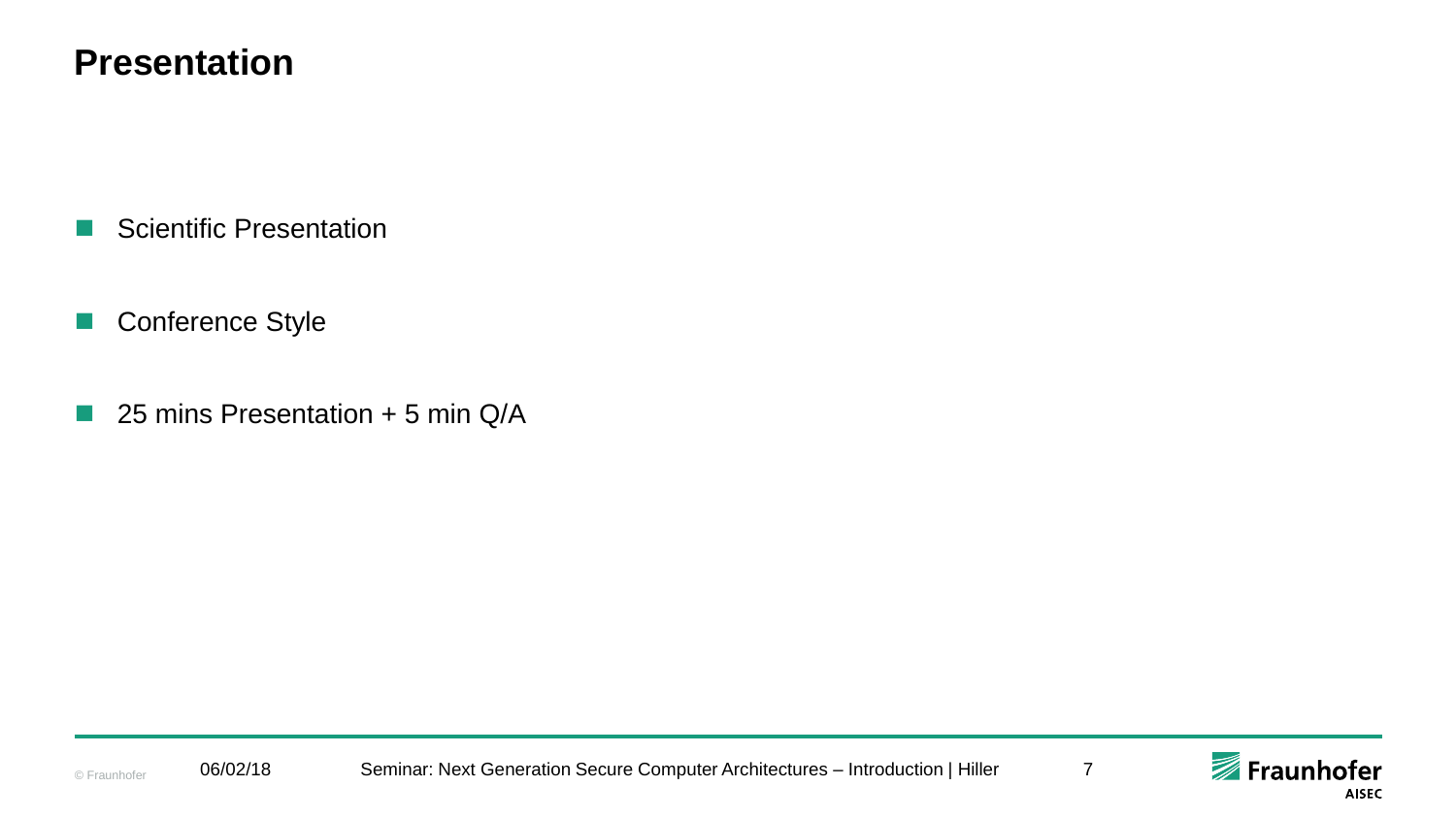# **Grading**

- Presence in presentation/writing training and final discussions is mandatory (if you have a good reason that you cannot attend, please let me know)
- Final Grade:
	- 50% Writing
	- 50% Presentation
- Drop-out after Matching -> Grade 5.0

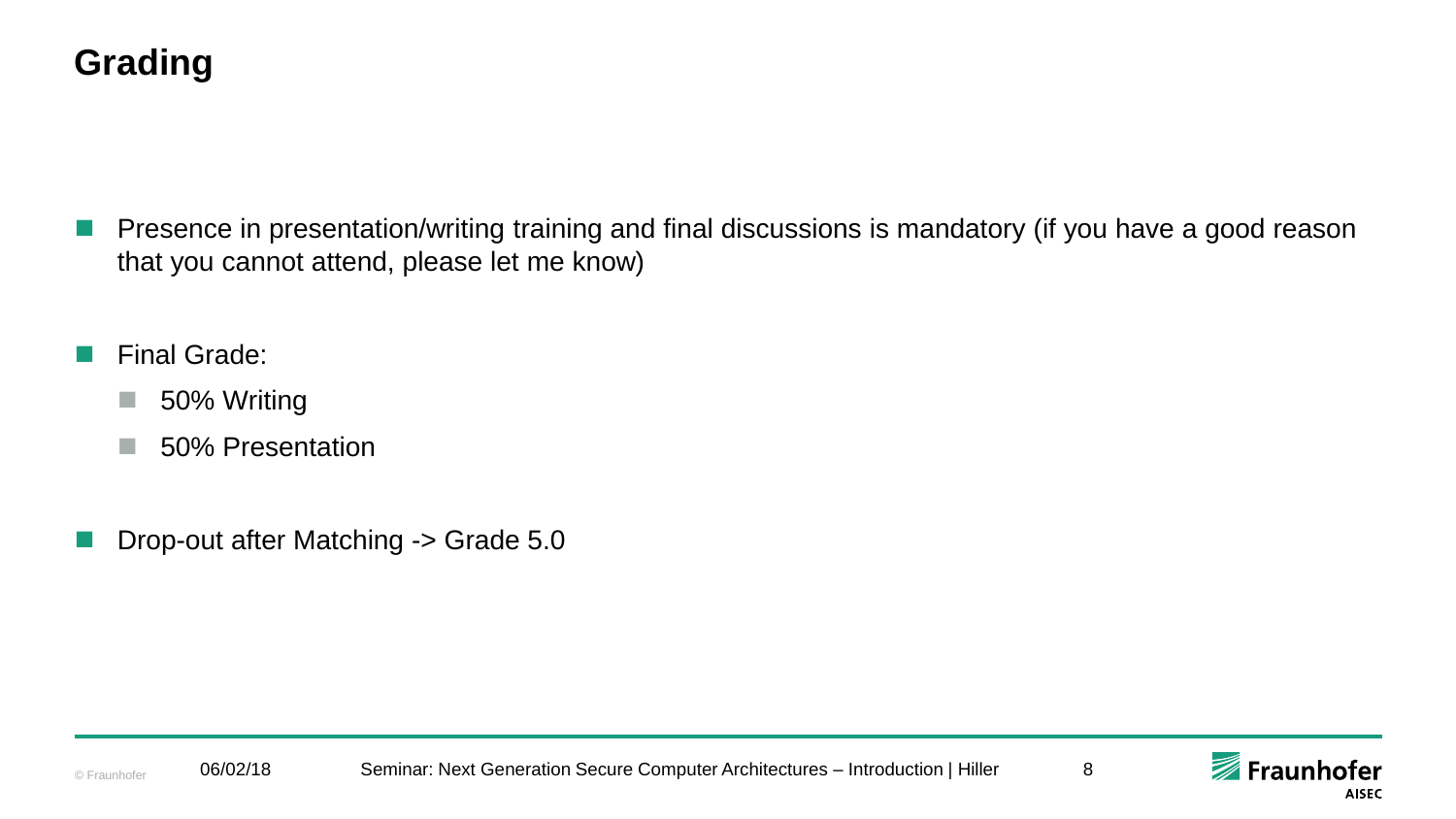# **Topics and Advisors (firstname.lastname@aisec.fraunhofer.de)**

- AEGIS: Architecture for Tamper-Evident and Tamper-Resistant Processing (Matthias Hiller)
- Oblivious RAM Protocols (Matthias Hiller)
- Invasive Computing (Vincent Immler)
- Formal Foundation for Secure Remote Execution of Enclave (Vincent Immler)
- \* Other topics are possible on request before registration
- Survey over Intel SGX Extensions and ARM TrustZone (Lukas Auer)
- Sanctum Hardware Extensions for Strong Software Isolation (Lukas Auer)
- The CHERI capability model: Revisiting RISC in an age of risk (Lukas Auer)
- CHAINIAC: Proactive Software-Update Transparency via Collectively Signed Skipchains and Verified Builds (Lukas Auer)

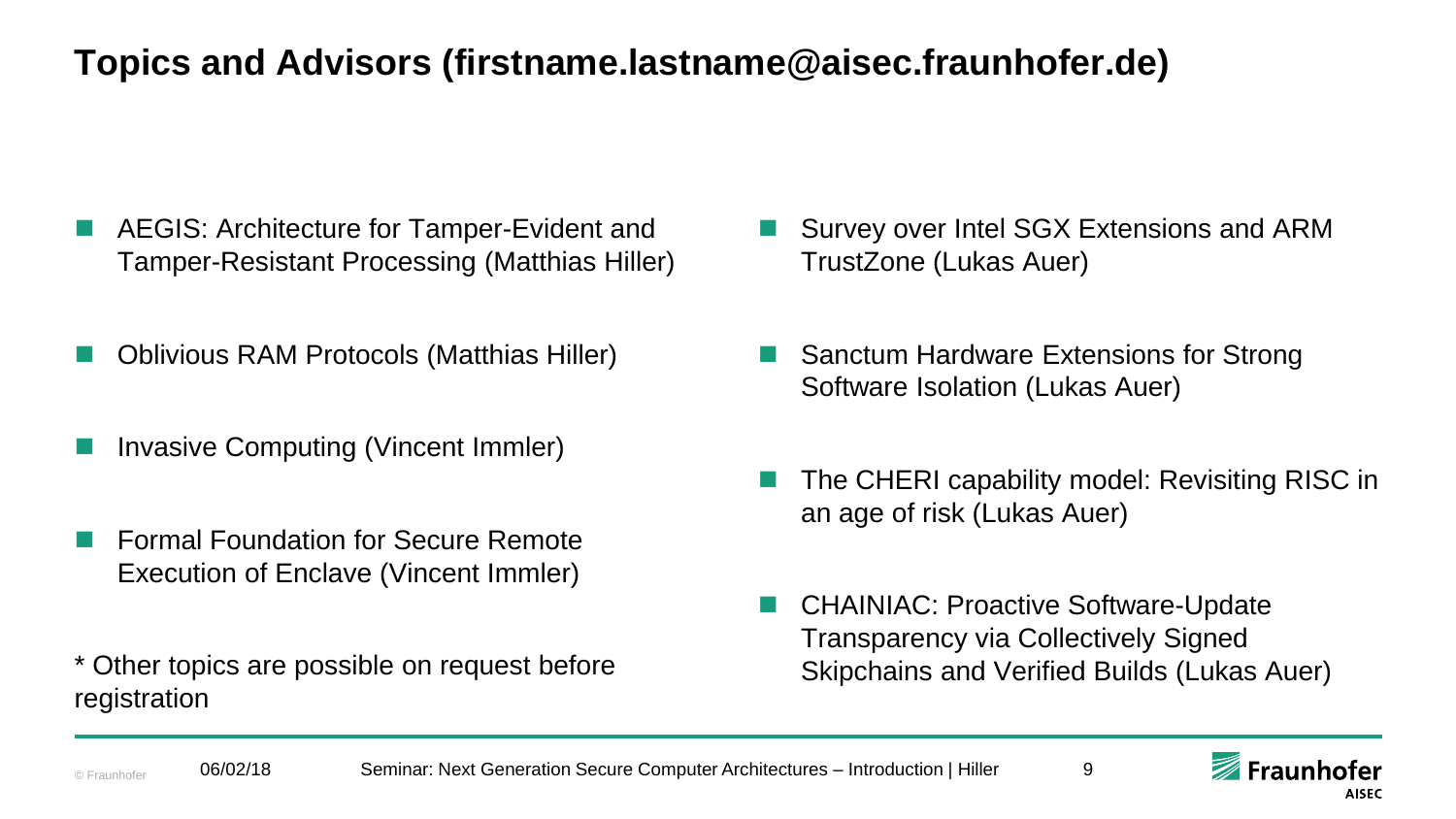#### **Registration**

Please register through the matching system

http://docmatching.in.tum.de